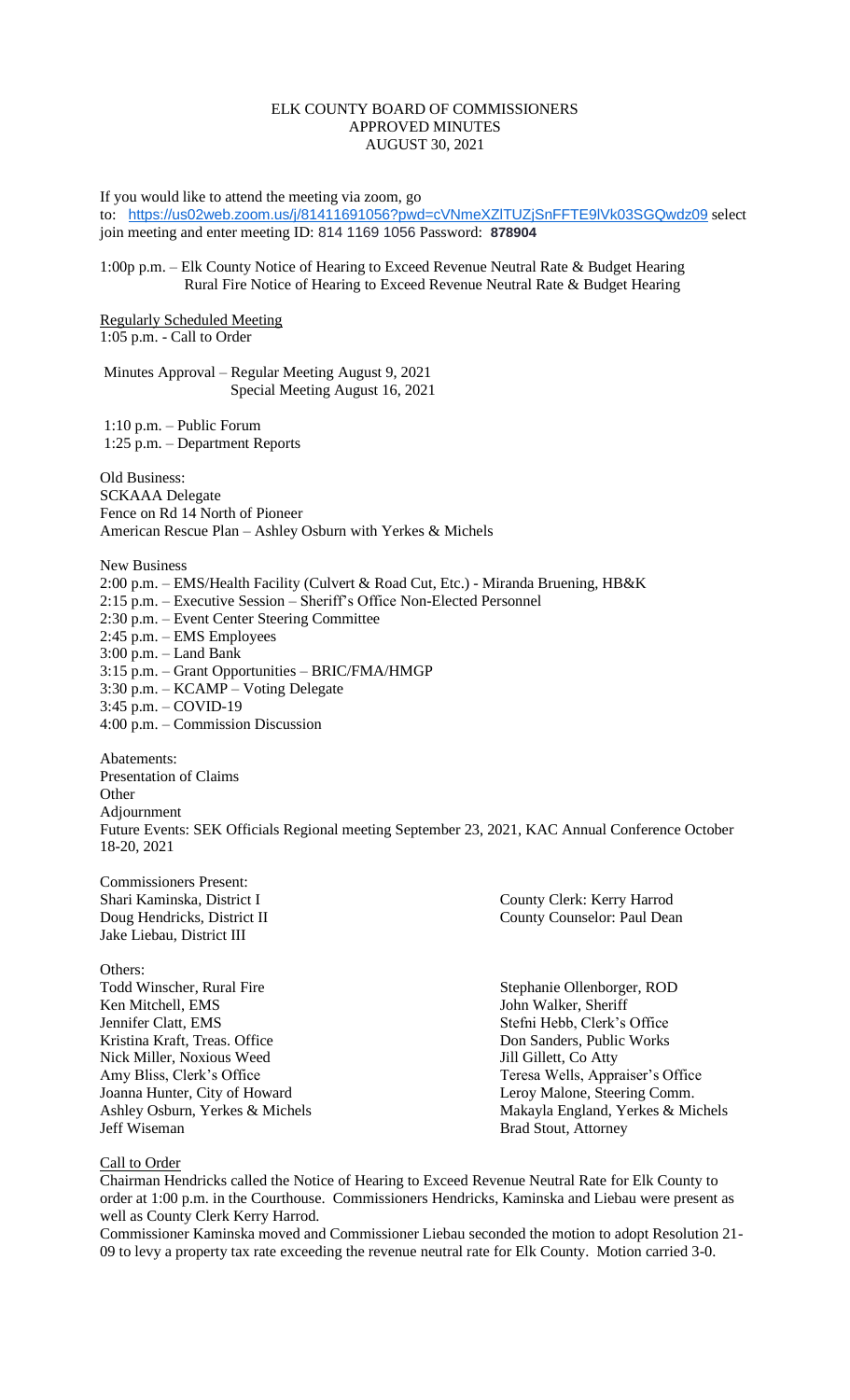Commissioner Kaminska moved and Commissioner Liebau seconded the motion to close the revenue neutral rate hearing for Elk County at 1:05 p.m. Motion carried 3-0.

#### Call to Order

Chairman Hendricks called the Notice of Hearing to Exceed Revenue Neutral Rate for Elk County Rural Fire to order at 1:05 p.m. in the Courthouse.

Commissioner Kaminska moved and Commissioner Liebau seconded the motion to adopt Resolution 21- 10 to levy a property tax rate exceeding the revenue neutral rate for Rural Fire. Motion carried 3-0.

Commissioner Kaminska moved and Commissioner Liebau seconded the motion to close the revenue neutral rate hearing for Elk County Rural Fire at 1:10 p.m. Motion carried 3-0.

#### Call to Order

Chairman Hendricks called the budget hearing for Elk County to order at 1:10 p.m. in the Courthouse. Commissioners Hendricks, Kaminska and Liebau were present as well as County Clerk Kerry Harrod. Commissioner Kaminska moved and Commissioner Liebau seconded the motion to certify the Elk County Budget for 2022 as presented. Motion carried 3-0.

Commissioner Liebau moved and Commissioner Kaminska seconded the motion to close the budget hearing for Elk County at 1:15 p.m. Motion carried 3-0.

#### Call to Order

Chairman Hendricks called the budget hearing for Elk County Rural Fire to order at 1:15 p.m. in the Courthouse. Commissioner Kaminska moved and Commissioner Liebau seconded the motion to certify the Rural Fire budget for 2022 as presented. Motion carried 3-0.

Commissioner Liebau moved and Commissioner Kaminska seconded the motion to close the budget hearing for Rural Fire at 1:20 p.m. Motion carried 3-0.

#### Call to Order

Chairman Hendricks called the regular meeting to order at 1:20 p.m. in the Courthouse. Commissioners Hendricks, Kaminska and Liebau were present as well as County Clerk Kerry Harrod and County Counselor Paul Dean.

#### **Minutes Approval**

Commissioner Liebau moved and Commissioner Kaminska seconded the motion to approve the minutes of the August 9, 2021 regular meeting as amended. Motion carried 3-0. Commissioner Liebau moved and Commissioner Kaminska seconded the motion to approve the minutes of the August 16, 2021 special meeting as presented. Motion carried 3-0.

#### **EMS**

Ken Mitchell stated Sydney Moore has been hired as a full time EMT. The stair-chair has been delivered and a training was conducted at the courthouse Friday. Truck #205 is having issues with the air conditioner. The part has been ordered.

#### **Sheriff**

John Walker stated he contacted the juvenile center in Girard. Elk County is not in their district but they have done contract services before. Their Board meets quarterly and they will discuss a contract with Elk County at that time.

The jail committee meeting was held Thursday evening. The committee toured the jail and discussed ways to make it a safer place for employees and inmates.

#### **Health**

Kandy Dowell stated there are 4 active COVID-19 cases in Elk County.

#### Rural Fire

Todd Winscher requested to purchase rescue equipment. Commissioner Kaminska moved and Commissioner Liebau seconded the motion to purchase a Hurst Hydraulic Extrication System from an E-Bay vendor in the amount of \$2,600. Motion carried 3-0.

Mr. Winscher presented an estimate on a 2006 F550 Rescue Truck. Commissioner Kaminska moved and Commissioner Liebau seconded the motion to enter into a lease purchase agreement with the Bank of Commerce in Howard Kansas to purchase a rescue truck for Rural Fire in the amount of \$57,500 with three annual payments and an interest rate of 2.85%. Motion carried 3-0.

The Rural Fire Department received two side-by-side utility vehicles from the Department of Forestry for no charge. One of the units will be housed in Longton. The department will need to purchase a trailer to haul the UTVs.

Mr. Winscher would like to use the old ambulance space at the extension building for the rural fire equipment when it comes available.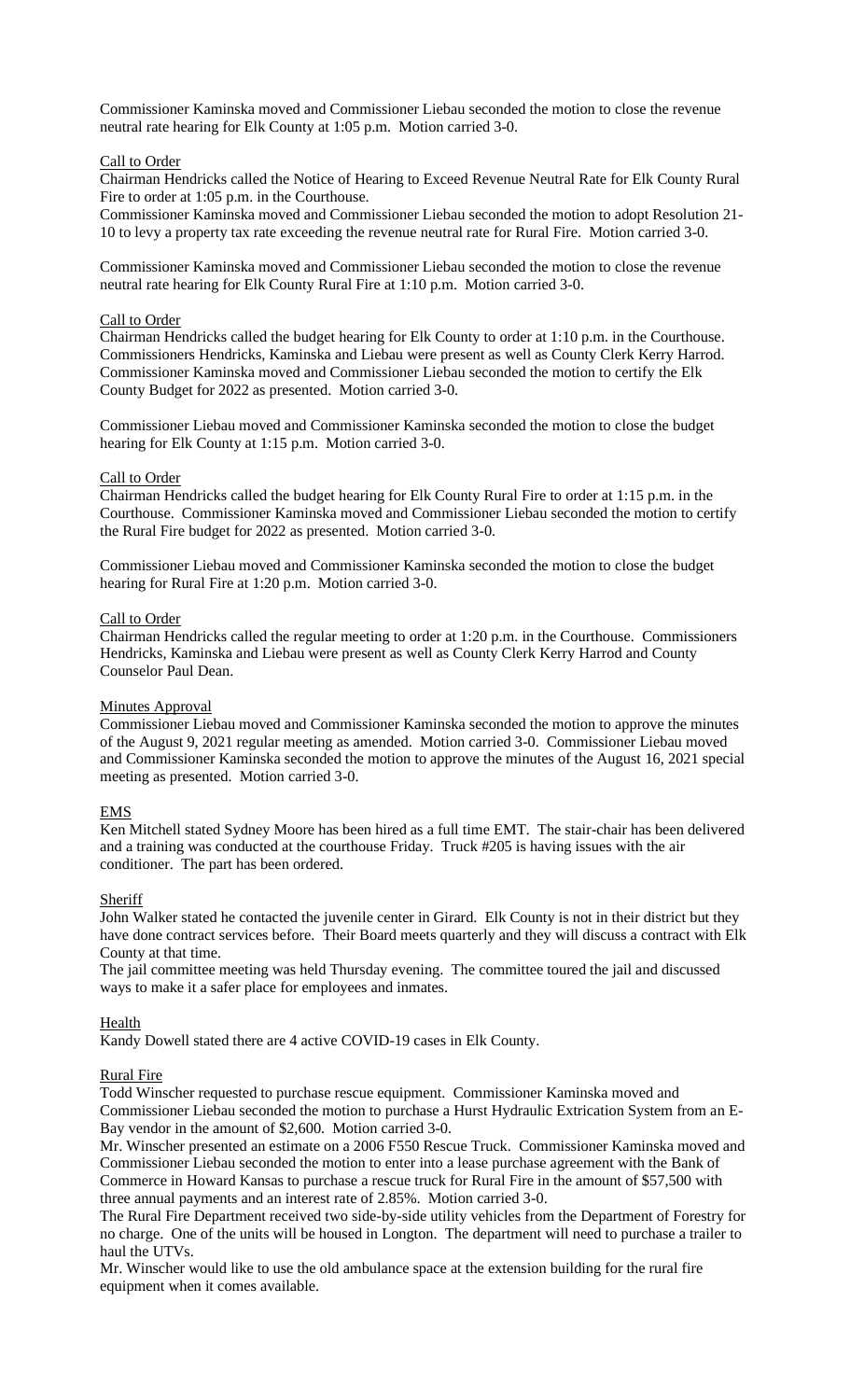# Public Works

Road

Don Sanders stated contract haulers are laying rock on Limestone east of Road 23. The bridge work on Road 4 south of Highway 160 has been completed. The Road 8 project has resumed. Mr. Sanders stated ATMOS Energy has a pipeline that is in the County's right of way a half mile south of Blackjack on Road 8. ATMOS Energy and KCC has been contacted regarding the issue. The Road 27 and Road 28 project will be starting soon. Mr. Sanders stated he is still waiting on bus routes from the school districts. Noxious Weed

Don Sanders stated Bert Sprague will be working part time in the Noxious Weed Department. Nick Miller presented information on teasel and discussion was had.

## Maintenance

Don Sanders stated there has been discussion of the Extension Office moving to the Courthouse when the new EMS/Health Facility is finished.

## County Clerk

Kerry Harrod stated the 2021 City/School General Election Canvas will be Wednesday, November 10, 2021 at 10:00 a.m. at the Courthouse.

## Fence on Road 14 North of Pioneer

Discussion was had regarding the fence being in the road right of way and the water gap. Commissioner Kaminska will view the fence and further discussion will be had at the next commission meeting.

## American Rescue Plan

Ashley Osburn and Makayla England with Yerkes & Michels were present to discuss the American Rescue Plan Grant Funding. Ms. Osburn explained the details and requirements about the American Rescue Plan Grant and what the funding can be used for. Yerkes & Michels will be administering the American Rescue Plan Grant for Elk County.

## SCKAAA Delegate

The County is still looking for a delegate.

#### Event Center Steering Committee

Leroy Malone was present to discuss the status of the committee. Mr. Malone is the chairman of the committee. Mr. Malone stated the committee has had one meeting and will have the next meeting on Monday, August 29, 2021 at 7:00 p.m. Commissioner Kaminska moved and Commissioner Liebau seconded the motion to appoint Sydney Roebuck, Preston Tillapaugh, Roger Helton and Paul Folsom to the event center steering committee. Motion carried 3-0.

## EMS/Health Facility

Discussion was had regarding the keying schedule, culvert and road cut. The next site meeting is Thursday at 2:00 p.m.

## EMS Employees

Discussion was had regarding possible incentives for individuals to come to work for Elk County EMS.

## Land Bank

Paul Dean presented a resolution for Elk County to establish a land bank. The resolution was reviewed and discussed.

#### Executive Session 3:20 p.m.

Commissioner Kaminska moved and Commissioner Liebau seconded the motion to go into executive session for 15 minutes to discuss non-elected personnel with John Walker, Jill Gillett and Paul Dean present. Motion carried 3-0.

Back in session 3:35 p.m. No action taken.

## Grant Opportunities-BRIC/FMA/HMGP

Beth Koehler presented information regarding three hazard mitigation grant programs open for project submittals. The Building Resilient Infrastructure and Communities (BRIC), Flood Mitigation Assistance (FMA) and Hazard Mitigation Grant Program (HMGP). The BRIC and FMA Grant letters of intent are due by September 10, 2021. The HMGP Grant letter of intent is due by October 1, 2021. Projects discussed were the jail safety, an ambulance, Longton communication tower/digital radios and search and rescue equipment.

#### KCAMP/KAC/KWORCC

Commissioner Kaminska moved and Commissioner Liebau seconded the motion to nominate Shari Kaminska as the voting delegate for KCAMP, KAC and KWORCC annual meetings. Motion carried 3-0.